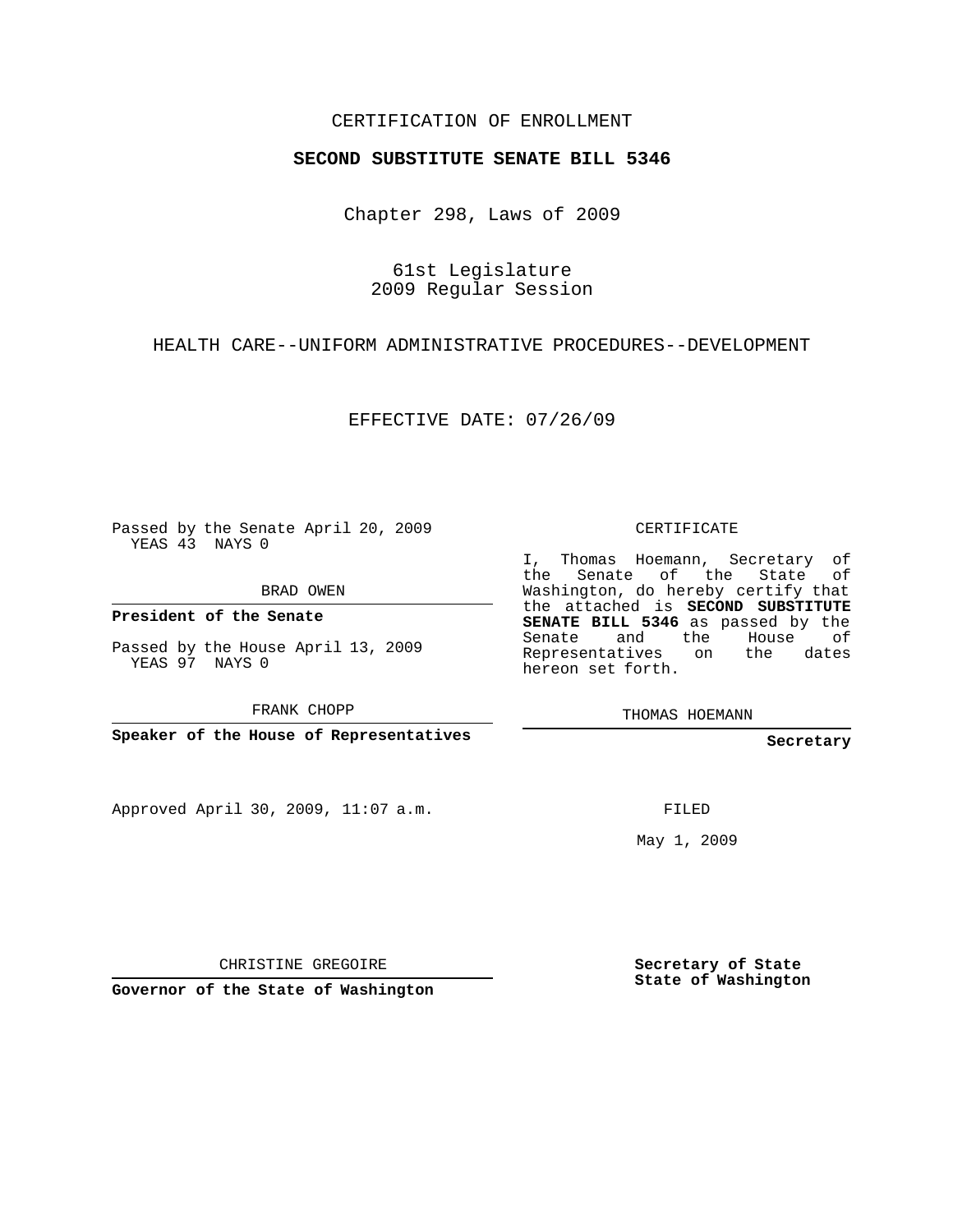## **SECOND SUBSTITUTE SENATE BILL 5346** \_\_\_\_\_\_\_\_\_\_\_\_\_\_\_\_\_\_\_\_\_\_\_\_\_\_\_\_\_\_\_\_\_\_\_\_\_\_\_\_\_\_\_\_\_

\_\_\_\_\_\_\_\_\_\_\_\_\_\_\_\_\_\_\_\_\_\_\_\_\_\_\_\_\_\_\_\_\_\_\_\_\_\_\_\_\_\_\_\_\_

AS AMENDED BY THE HOUSE

Passed Legislature - 2009 Regular Session

**State of Washington 61st Legislature 2009 Regular Session**

**By** Senate Ways & Means (originally sponsored by Senators Keiser, Franklin, Marr, Parlette, Murray, and Kohl-Welles)

READ FIRST TIME 02/26/09.

 AN ACT Relating to establishing streamlined and uniform administrative procedures for payors and providers of health care services; amending RCW 70.47.130; adding a new section to chapter 70.14 RCW; adding a new section to chapter 18.122 RCW; adding a new chapter to Title 48 RCW; and creating a new section.

BE IT ENACTED BY THE LEGISLATURE OF THE STATE OF WASHINGTON:

NEW SECTION. **Sec. 1.** The legislature finds that:

 (1) The health care system in the nation and in Washington state costs nearly twice as much per capita as other industrialized nations.

 (2) The fragmentation and variation in administrative processes prevalent in our health care system contribute to the high cost of health care, putting it increasingly beyond the reach of small businesses and individuals in Washington.

 (3) In 2006, the legislature's blue ribbon commission on health care costs and access requested the office of the insurance commissioner to conduct a study of administrative costs and recommendations to reduce those costs. Findings in the report included: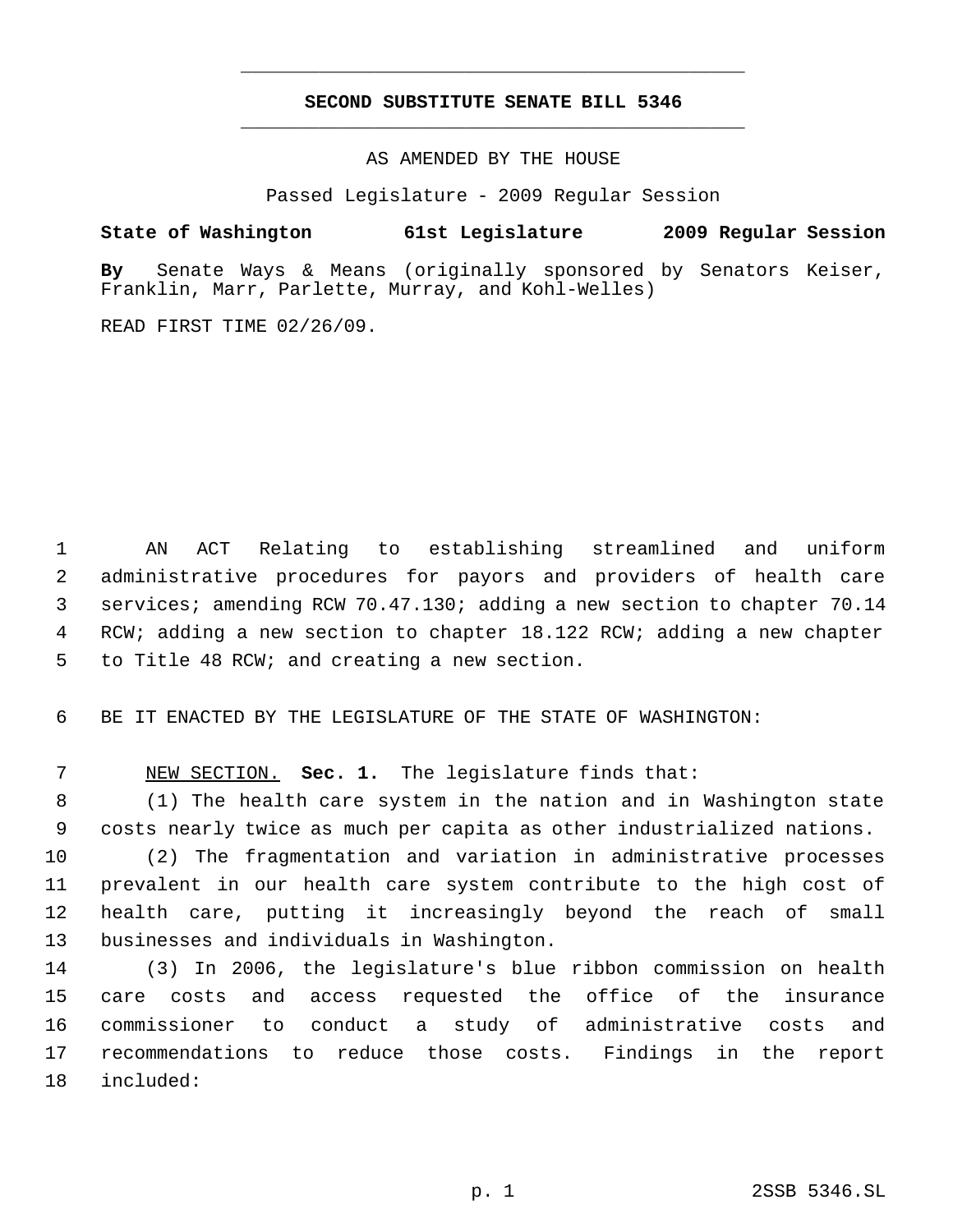(a) In Washington state approximately thirty cents of every dollar received by hospitals and doctors' offices is consumed by the administrative expenses of public and private payors and the providers; (b) Before the doctors and hospitals receive the funds for delivering the care, approximately fourteen percent of the insurance premium has already been consumed by payor administration. The payor's portion of expense totals approximately four hundred fifty dollars per 8 insurance member per year in Washington state;

 (c) Over thirteen percent of every dollar received by a physician's 10 office is devoted to interactions between the provider and payor;

 (d) Between 1997 and 2005, billing and insurance related costs for hospitals in Washington grew at an average pace of nineteen percent per year; and

 (e) The greatest opportunity for improved efficiency and administrative cost reduction in our health care system would involve standardizing and streamlining activities between providers and payors.

 (4) To address these inefficiencies, constrain health care inflation, and make health care more affordable for Washingtonians, the legislature seeks to establish streamlined and uniform procedures for payors and providers of health care services in the state. It is the intent of the legislature to foster a continuous quality improvement cycle to simplify health care administration. This process should involve leadership in the health care industry and health care purchasers, with regulatory oversight from the office of the insurance commissioner.

 NEW SECTION. **Sec. 2.** The definitions in this section apply throughout this chapter unless the context clearly requires otherwise.

 (1) "Commissioner" means the insurance commissioner as established under chapter 48.02 RCW.

 (2) "Health care provider" or "provider" has the same meaning as in RCW 48.43.005 and, for the purposes of this act, shall include facilities licensed under chapter 70.41 RCW.

 (3) "Lead organization" means a private sector organization or organizations designated by the commissioner to lead development of processes, guidelines, and standards to streamline health care administration and to be adopted by payors and providers of health care services operating in the state.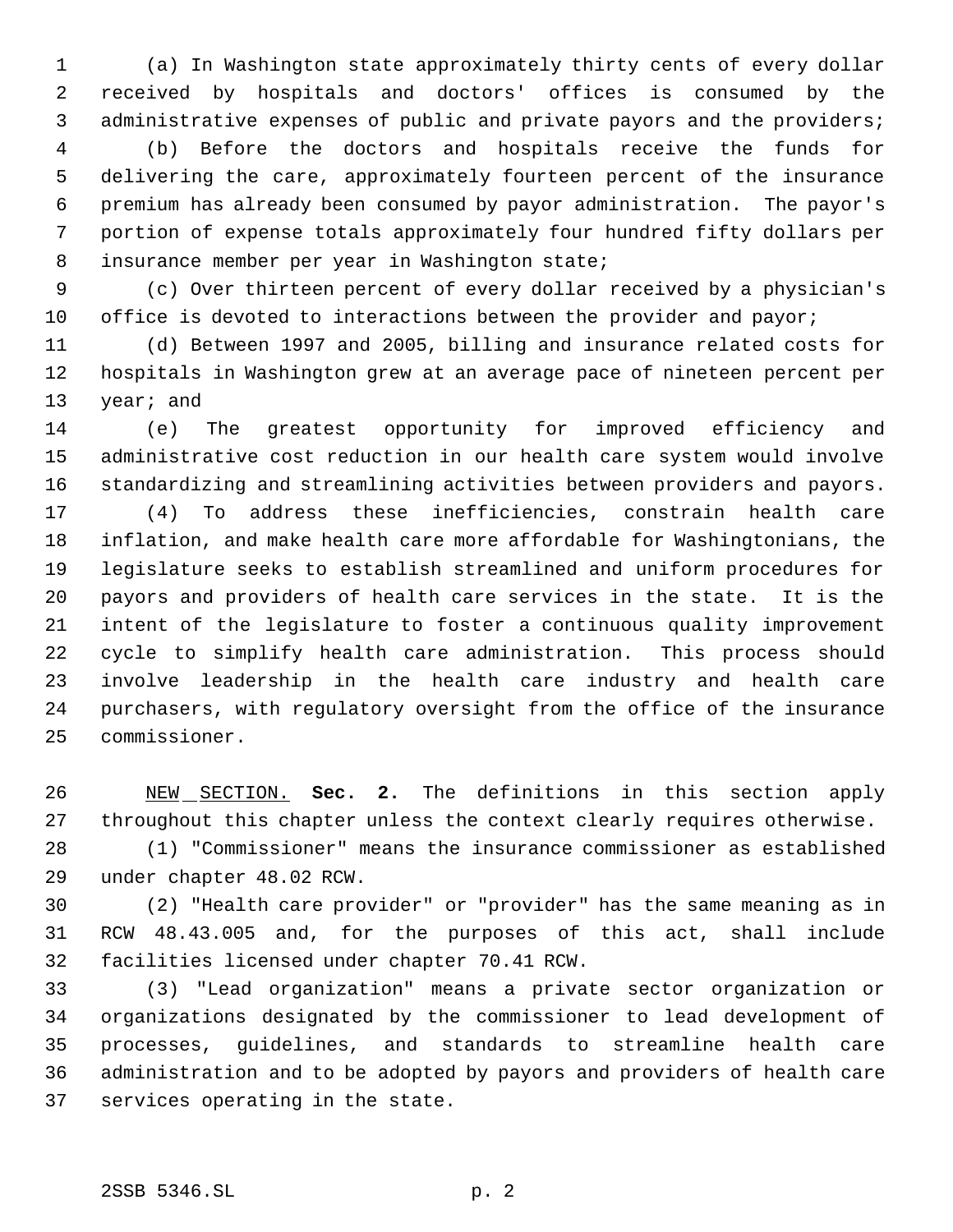(4) "Medical management" means administrative activities established by the payor to manage the utilization of services through preservice or postservice reviews. "Medical management" includes, but is not limited to:

(a) Prior authorization or preauthorization of services;

- (b) Precertification of services;
- (c) Postservice review;

8 (d) Medical necessity review; and

(e) Benefits advisory.

 (5) "Payor" means public purchasers, as defined in this section, carriers licensed under chapters 48.20, 48.21, 48.44, 48.46, and 48.62 RCW, and the Washington state health insurance pool established in chapter 48.41 RCW.

 (6) "Public purchaser" means the department of social and health services, the department of labor and industries, and the health care authority.

(7) "Secretary" means the secretary of the department of health.

(8) "Third-party payor" has the same meaning as in RCW 70.02.010.

 NEW SECTION. **Sec. 3.** A new section is added to chapter 70.14 RCW to read as follows:

 The following state agencies are directed to cooperate with the insurance commissioner and, within funds appropriated specifically for this purpose, adopt the processes, guidelines, and standards to streamline health care administration pursuant to sections 2, 5, 6, and 8 through 10 of this act: The department of social and health services, the health care authority, and, to the extent permissible under Title 51 RCW, the department of labor and industries.

 **Sec. 4.** RCW 70.47.130 and 2004 c 115 s 2 are each amended to read as follows:

 (1) The activities and operations of the Washington basic health plan under this chapter, including those of managed health care systems to the extent of their participation in the plan, are exempt from the provisions and requirements of Title 48 RCW except:

(a) Benefits as provided in RCW 70.47.070;

(b) Managed health care systems are subject to the provisions of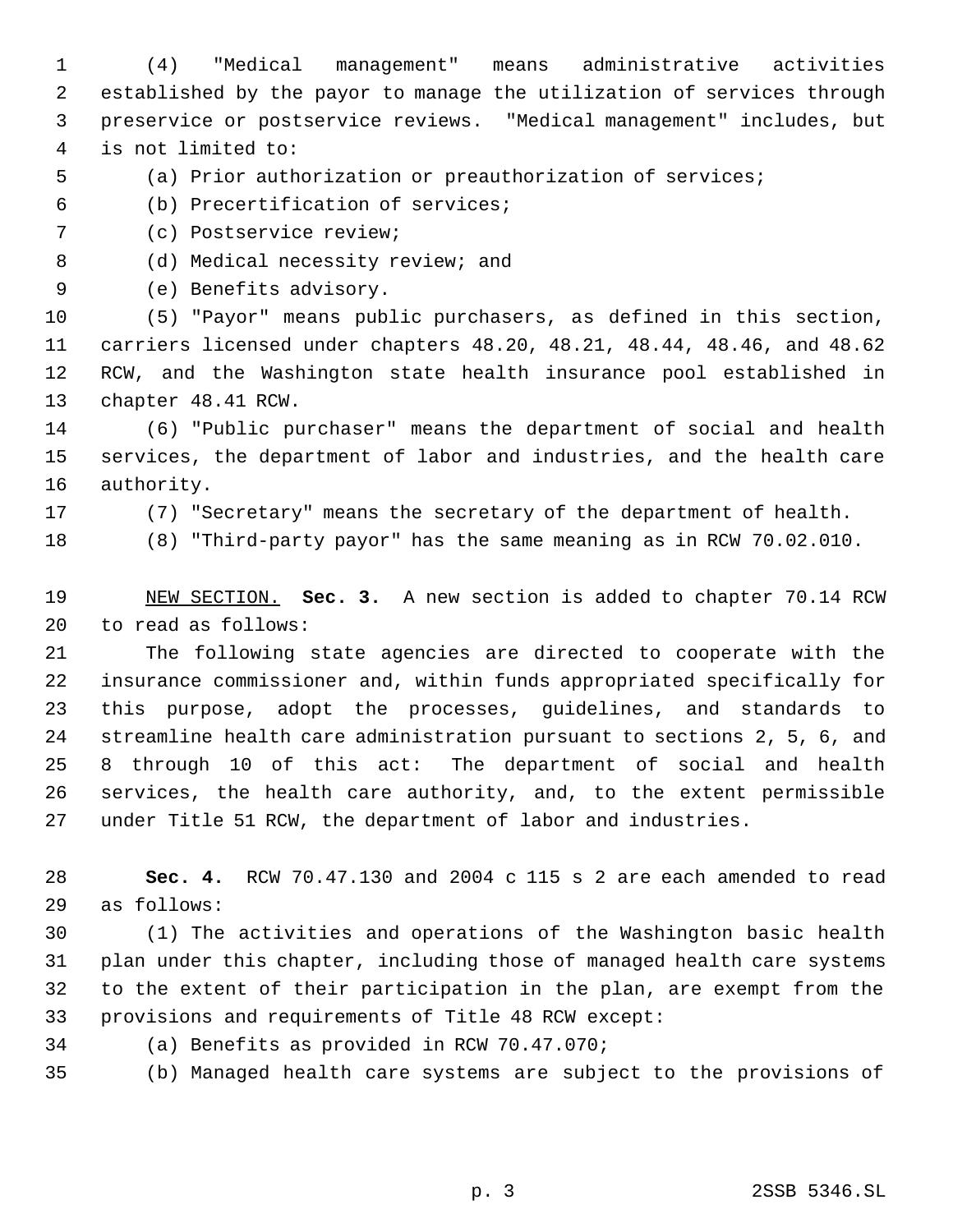RCW 48.43.022, 48.43.500, 70.02.045, 48.43.505 through 48.43.535, 43.70.235, 48.43.545, 48.43.550, 70.02.110, and 70.02.900;

 (c) Persons appointed or authorized to solicit applications for enrollment in the basic health plan, including employees of the health care authority, must comply with chapter 48.17 RCW. For purposes of this subsection (1)(c), "solicit" does not include distributing information and applications for the basic health plan and responding 8 to questions;  $((and))$ 

 (d) Amounts paid to a managed health care system by the basic health plan for participating in the basic health plan and providing health care services for nonsubsidized enrollees in the basic health 12 plan must comply with RCW 48.14.0201; and

 (e) Administrative simplification requirements as provided in this act.

 (2) The purpose of the 1994 amendatory language to this section in chapter 309, Laws of 1994 is to clarify the intent of the legislature that premiums paid on behalf of nonsubsidized enrollees in the basic health plan are subject to the premium and prepayment tax. The legislature does not consider this clarifying language to either raise existing taxes nor to impose a tax that did not exist previously.

 NEW SECTION. **Sec. 5.** (1) The commissioner shall designate one or more lead organizations to coordinate development of processes, guidelines, and standards to streamline health care administration and to be adopted by payors and providers of health care services operating in the state. The lead organization designated by the commissioner for this act shall:

(a) Be representative of providers and payors across the state;

 (b) Have expertise and knowledge in the major disciplines related to health care administration; and

 (c) Be able to support the costs of its work without recourse to public funding.

(2) The lead organization shall:

 (a) In collaboration with the commissioner, identify and convene work groups, as needed, to define the processes, guidelines, and standards required in sections 6 through 10 of this act;

(b) In collaboration with the commissioner, promote the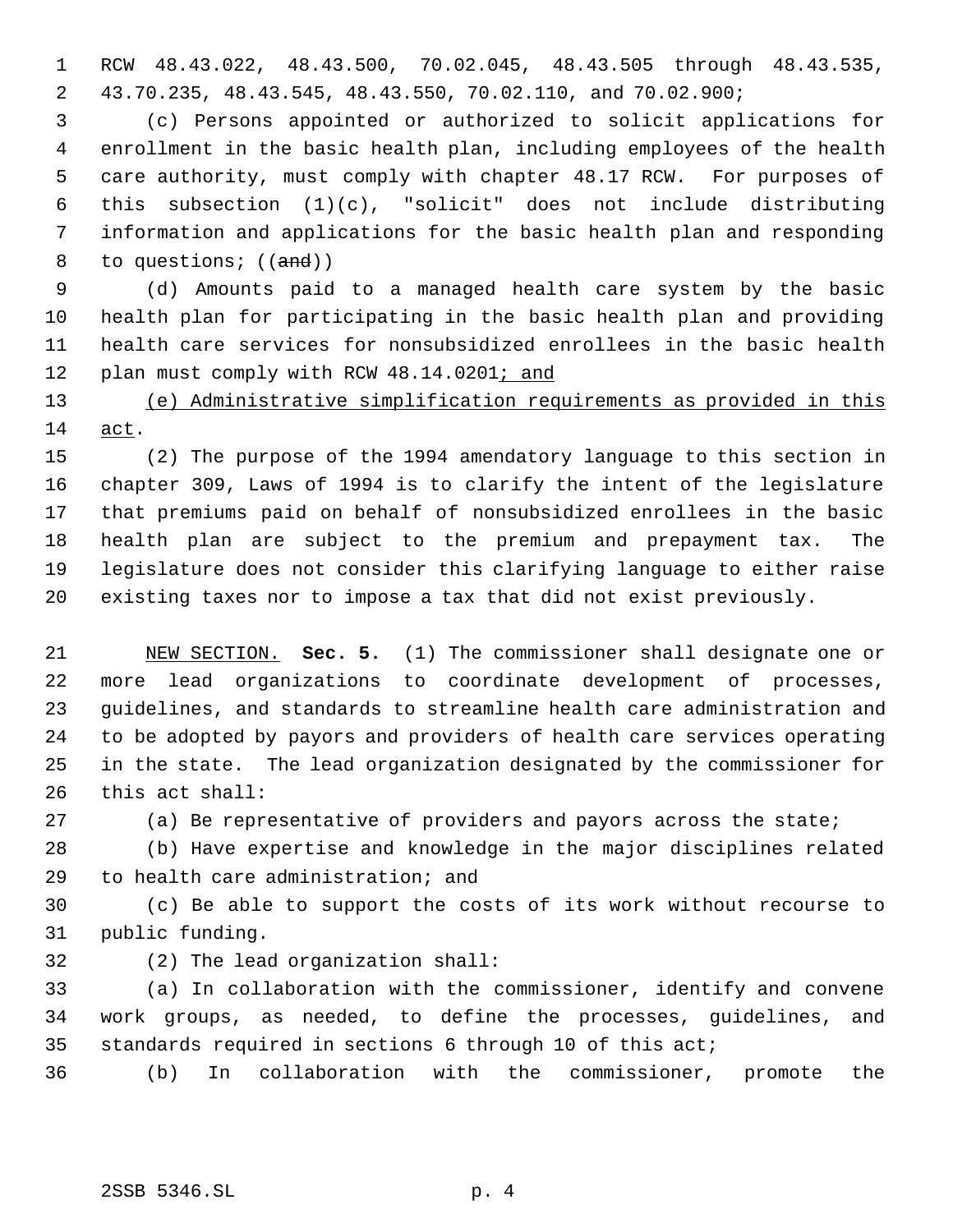participation of representatives of health care providers, payors of health care services, and others whose expertise would contribute to streamlining health care administration;

 (c) Conduct outreach and communication efforts to maximize adoption of the guidelines, standards, and processes developed by the lead organization;

 (d) Submit regular updates to the commissioner on the progress 8 implementing the requirements of this act; and

 (e) With the commissioner, report to the legislature annually through December 1, 2012, on progress made, the time necessary for completing tasks, and identification of future tasks that should be prioritized for the next improvement cycle.

(3) The commissioner shall:

 (a) Participate in and review the work and progress of the lead organization, including the establishment and operation of work groups for this act;

 (b) Adopt into rule, or submit as proposed legislation, the guidelines, standards, and processes set forth in this act if:

 (i) The lead organization fails to timely develop or implement the guidelines, standards, and processes set forth in sections 6 through 10 of this act; or

 (ii) It is unlikely that there will be widespread adoption of the guidelines, standards, and processes developed under this act;

 (c) Consult with the office of the attorney general to determine whether an antitrust safe harbor is necessary to enable licensed carriers and providers to develop common rules and standards; and, if necessary, take steps, such as implementing rules or requesting legislation, to establish such safe harbor; and

 (d) Convene an executive level work group with broad payor and provider representation to advise the commissioner regarding the goals and progress of implementation of the requirements of this act.

 NEW SECTION. **Sec. 6.** By December 31, 2010, the lead organization shall:

 (1) Develop a uniform electronic process for collecting and transmitting the necessary provider-supplied data to support credentialing, admitting privileges, and other related processes that: (a) Reduces the administrative burden on providers;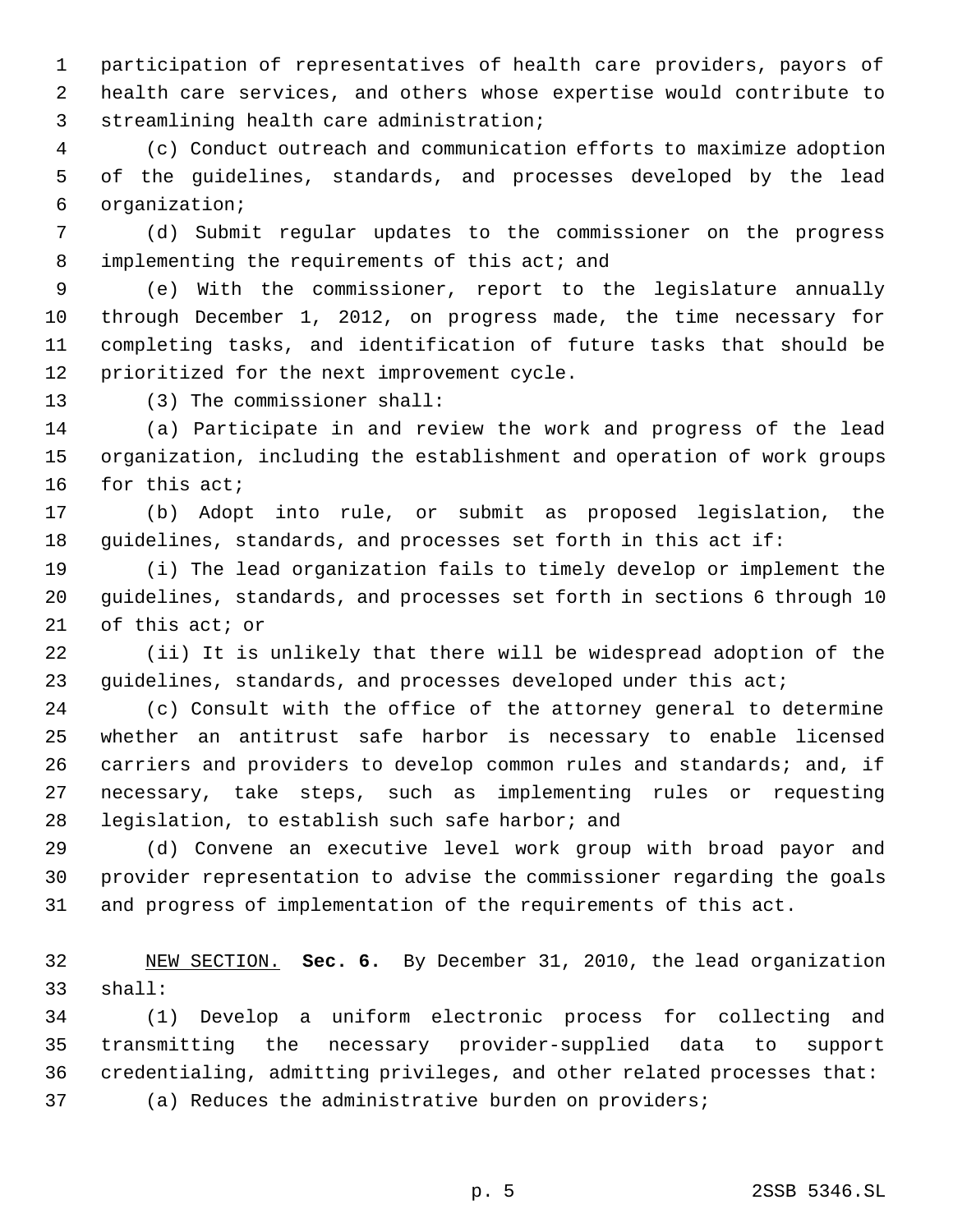(b) Improves the quality and timeliness of information for hospitals and payors;

(c) Is interoperable with other relevant systems;

 (d) Enables use of the data by authorized participants for other related applications; and

 (e) Serves as the sole source of credentialing information required by hospitals and payors from providers for data elements included in the electronic process, except this shall not prohibit:

 (i) A hospital, payor, or other credentialing entity subject to the requirements of this section from seeking clarification of information obtained through use of the uniform electronic process, if such clarification is reasonably necessary to complete the credentialing process; or

 (ii) A hospital, payor, other credentialing entity, or a university from using information not provided by the uniform process for the purpose of credentialing, admitting privileges, or faculty appointment of providers, including peer review and coordinated quality improvement information, that is obtained from sources other than the provider;

 (2) Promote widespread adoption of such process by payors and hospitals, their delegates, and subcontractors in the state that credential health professionals and by such health professionals as soon as possible thereafter; and

 (3) Work with the secretary to assure that data used in the uniform electronic process can be electronically exchanged with the department of health professional licensing process under chapter 18.122 RCW.

 NEW SECTION. **Sec. 7.** A new section is added to chapter 18.122 RCW to read as follows:

 Pursuant to sections 5 and 6 of this act, the secretary or his or her designee shall participate in the work groups and, within funds appropriated specifically for this purpose, implement the standards to enable the department to transmit data to and receive data from the uniform process.

NEW SECTION. **Sec. 8.** The lead organization shall:

 (1) Establish a uniform standard companion document and data set for electronic eligibility and coverage verification. Such a companion guide will: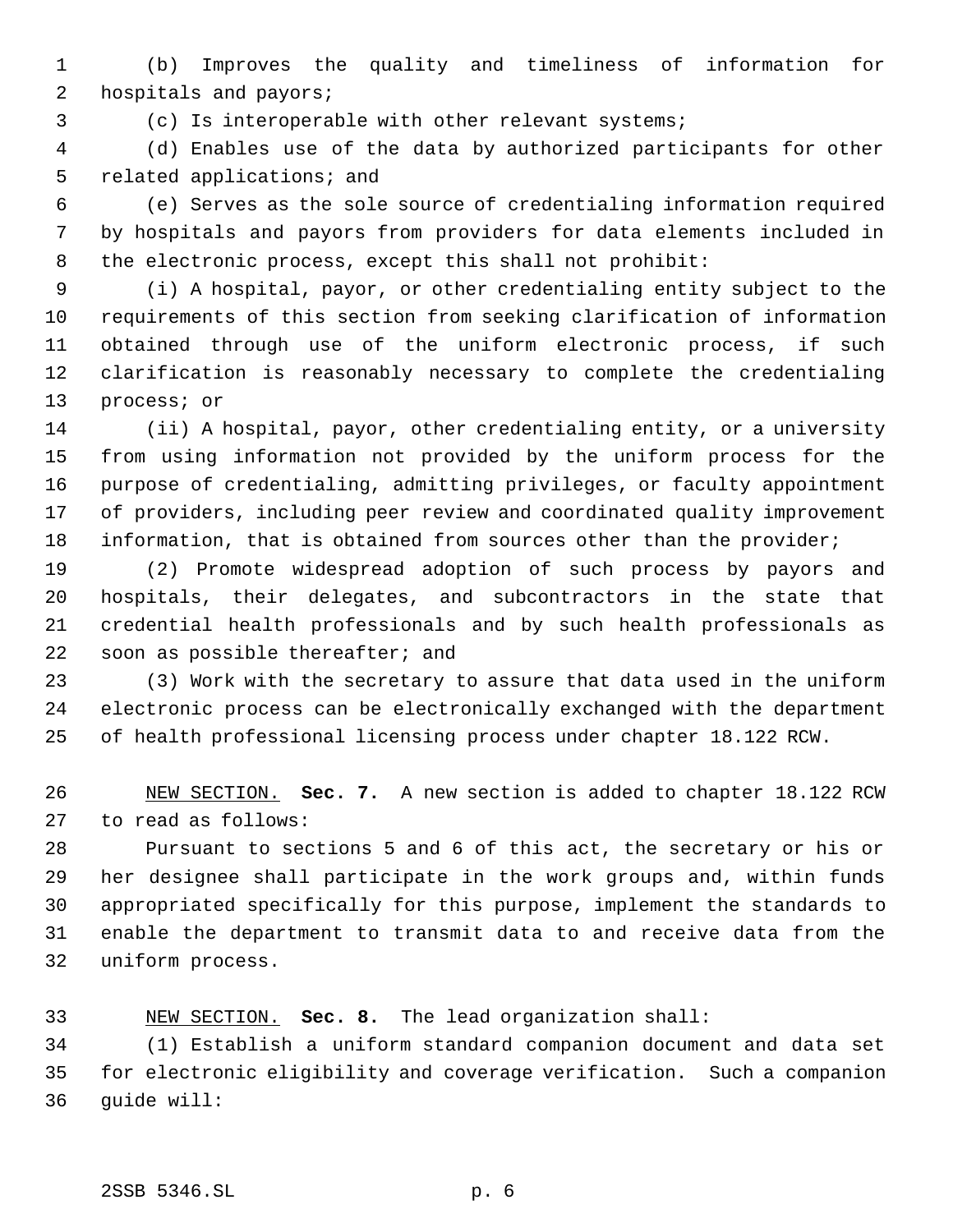(a) Be based on nationally accepted ANSI X12 270/271 standards for eligibility inquiry and response and, wherever possible, be consistent with the standards adopted by nationally recognized organizations, such as the centers for medicare and medicaid services;

 (b) Enable providers and payors to exchange eligibility requests and responses on a system-to-system basis or using a payor supported web browser;

 (c) Provide reasonably detailed information on a consumer's eligibility for health care coverage, scope of benefits, limitations and exclusions provided under that coverage, cost-sharing requirements for specific services at the specific time of the inquiry, current deductible amounts, accumulated or limited benefits, out-of-pocket maximums, any maximum policy amounts, and other information required 14 for the provider to collect the patient's portion of the bill; and

 (d) Reflect the necessary limitations imposed on payors by the originator of the eligibility and benefits information;

 (2) Recommend a standard or common process to the commissioner to protect providers and hospitals from the costs of, and payors from claims for, services to patients who are ineligible for insurance coverage in circumstances where a payor provides eligibility verification based on best information available to the payor at the 22 date of the request; and

 (3) Complete, disseminate, and promote widespread adoption by payors of such document and data set by December 31, 2010.

 NEW SECTION. **Sec. 9.** (1) By December 31, 2010, the lead organization shall develop implementation guidelines and promote widespread adoption of such guidelines for:

 (a) The use of the national correct coding initiative code edit policy by payors and providers in the state;

 (b) Publishing any variations from component codes, mutually exclusive codes, and status b codes by payors in a manner that makes for simple retrieval and implementation by providers;

 (c) Use of health insurance portability and accountability act standard group codes, reason codes, and remark codes by payors in electronic remittances sent to providers;

 (d) The processing of corrections to claims by providers and payors; and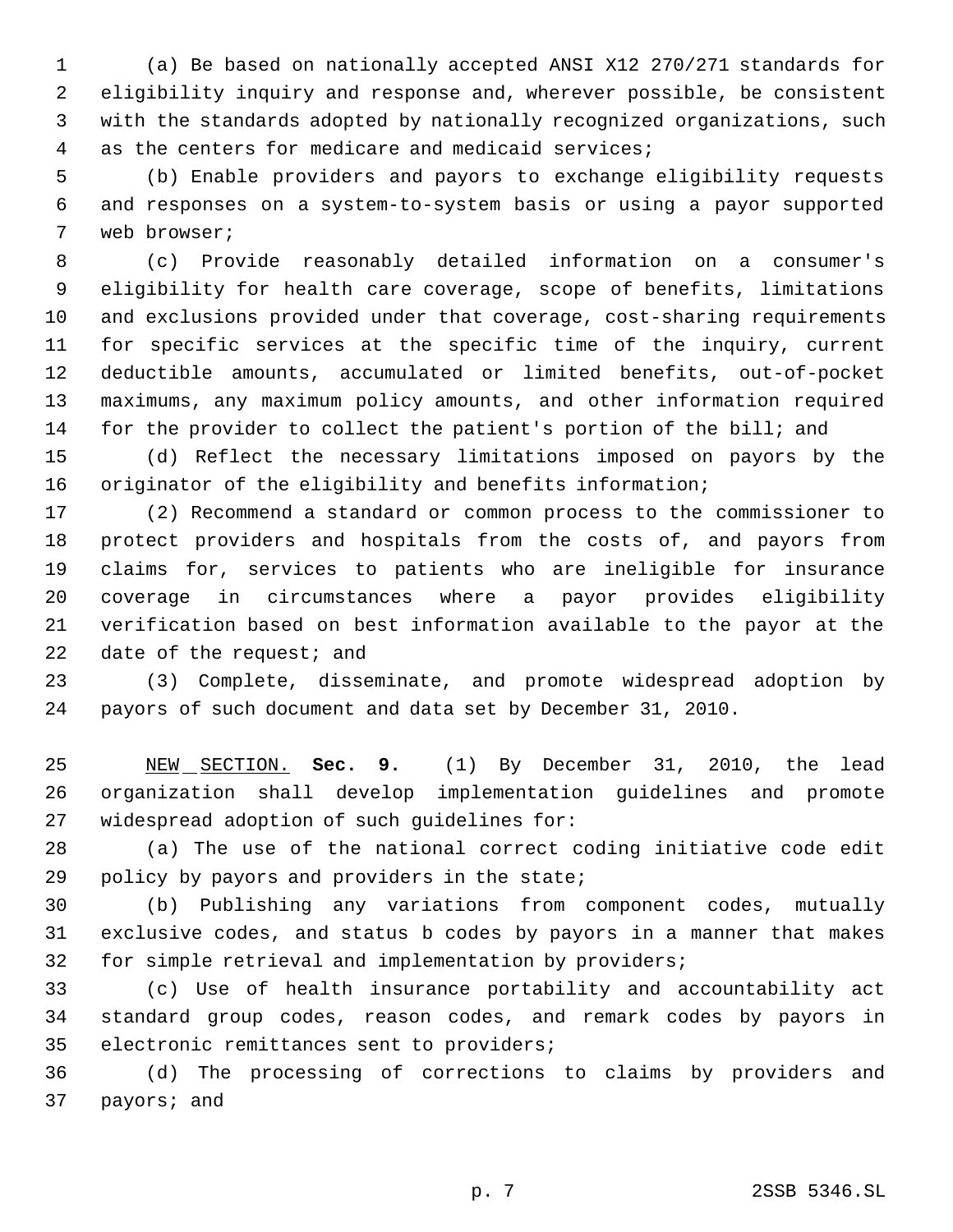(e) A standard payor denial review process for providers when they request a reconsideration of a denial of a claim that results from differences in clinical edits where no single, common standards body or process exists and multiple conflicting sources are in use by payors and providers.

 (2) By October 31, 2010, the lead organization shall develop a proposed set of goals and work plan for additional code standardization efforts for 2011 and 2012.

 (3) Nothing in this section or in the guidelines developed by the lead organization shall inhibit an individual payor's ability to employ, and not disclose to providers, temporary code edits for the purpose of detecting and deterring fraudulent billing activities. Though such temporary code edits are not required to be disclosed to providers, the guidelines shall require that:

 (a) Each payor disclose to the provider its adjudication decision on a claim that was denied or adjusted based on the application of such an edit; and

 (b) The provider have access to the payor's review and appeal process to challenge the payor's adjudication decision, provided that nothing in this subsection (3)(b) shall be construed to modify the rights or obligations of payors or providers with respect to procedures relating to the investigation, reporting, appeal, or prosecution under applicable law of potentially fraudulent billing activities.

 NEW SECTION. **Sec. 10.** (1) By December 31, 2010, the lead organization shall:

 (a) Develop and promote widespread adoption by payors and providers of guidelines to:

 (i) Ensure payors do not automatically deny claims for services when extenuating circumstances make it impossible for the provider to: (A) Obtain a preauthorization before services are performed; or (B) notify a payor within twenty-four hours of a patient's admission; and

 (ii) Require payors to use common and consistent time frames when responding to provider requests for medical management approvals. Whenever possible, such time frames shall be consistent with those established by leading national organizations and be based upon the acuity of the patient's need for care or treatment;